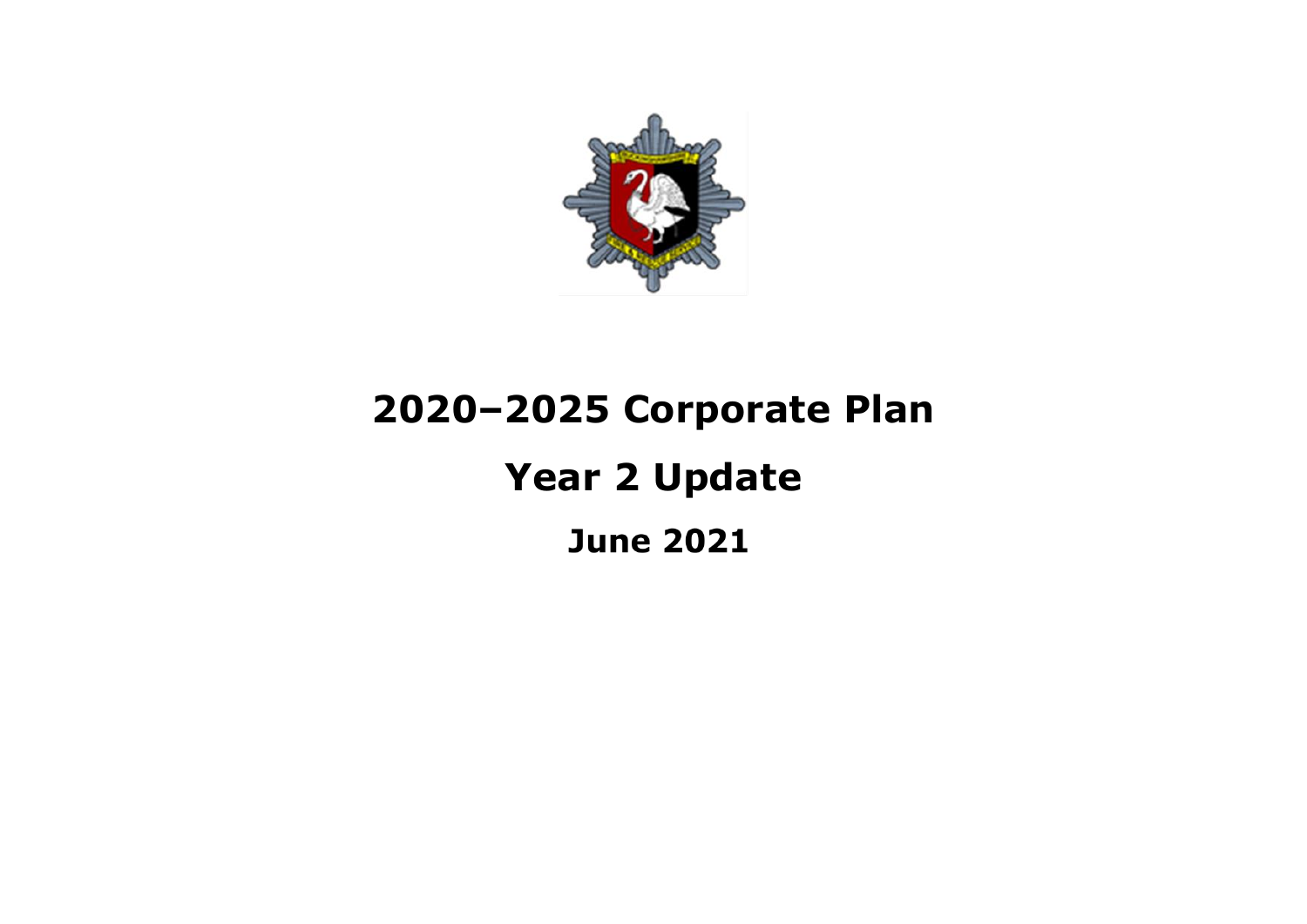| <b>Plan Contents</b>                                                   | Page           |
|------------------------------------------------------------------------|----------------|
| 1. Introduction                                                        | $\overline{2}$ |
| 2. Strategic context                                                   | 3              |
| 3. Planning Inputs                                                     | 5              |
| 4. Our Vision & Values                                                 | 6              |
| 5. Our Strategic Objectives, Enablers and Performance Outcome Measures | $\overline{7}$ |
| 6. Schedule of Key Projects and Tasks                                  | 8              |
| 7. Risk Management Plan                                                | 13             |
| 8. Plan Governance and Monitoring                                      | 14             |
| 2020-2025 Corporate Plan - Year 1 Progress Review                      | Appendix 2     |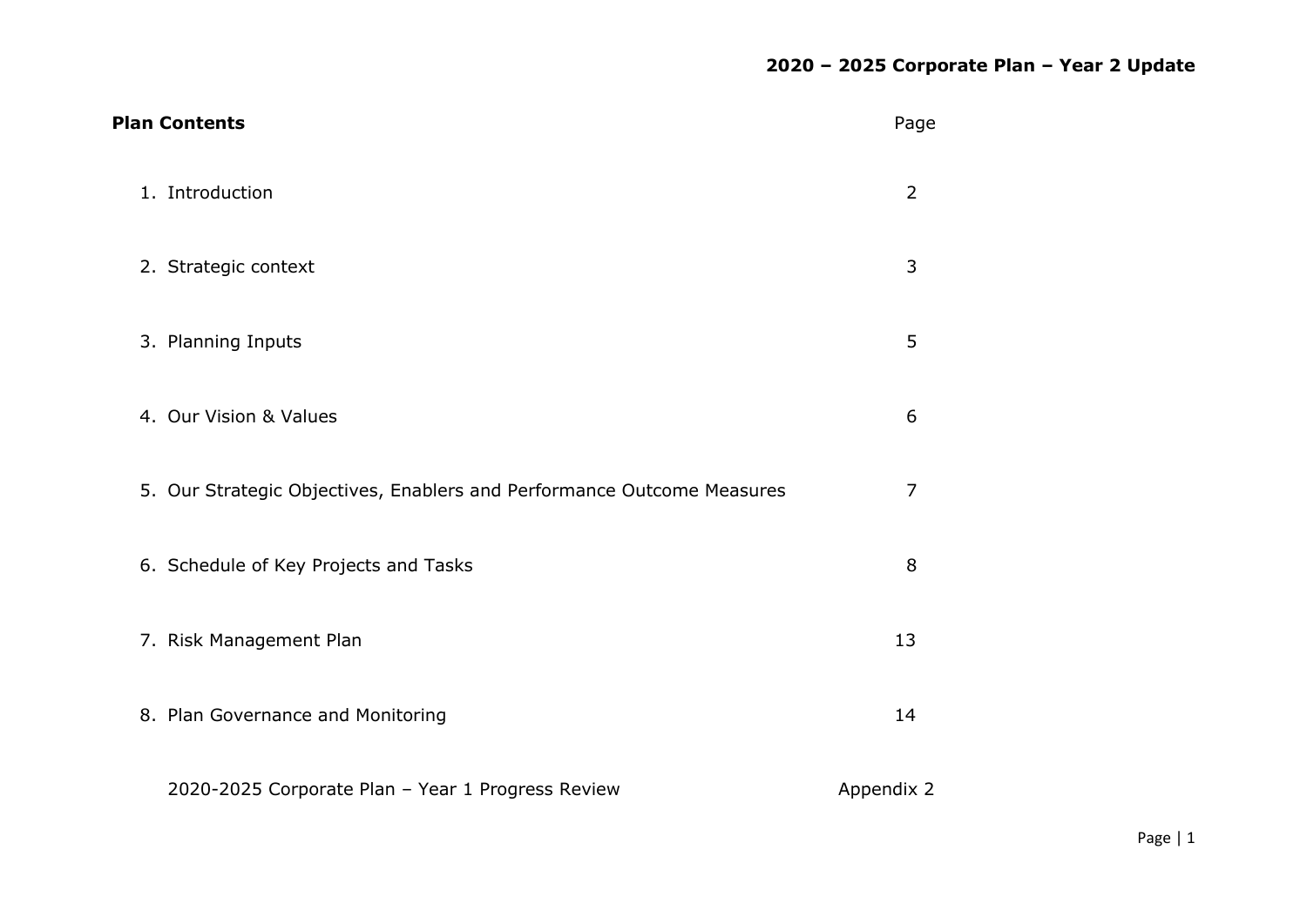## **1. Introduction**

This document sets out how we intend to equip and develop our organisation and its people to meet the challenges that we face over the remaining four years of the 2020-2025 Corporate Plan and continue to make progress towards the achievement of our vision and strategic objectives. It also sets out the programme of work that will be needed to develop and implement the proposals approved by the Fire Authority following the outcomes of the public consultation on our 2020 - 2025 Public Safety Plan. These were:

| <b>Infrastructure projects</b>                                                                                  | <b>Population</b>                                                                                                                                                    | <b>Civil emergencies</b>                                                                                                           |
|-----------------------------------------------------------------------------------------------------------------|----------------------------------------------------------------------------------------------------------------------------------------------------------------------|------------------------------------------------------------------------------------------------------------------------------------|
| Consider temporary re-location of fire<br>appliances to reduce impact on emergency<br>response.                 | Consider changing current response to<br>automatic fire alarms policy, potentially<br>freeing up capacity to deal with an increase<br>in higher risk incident types. | Review current capacity and capabilities to<br>meet emerging risks in collaboration with<br>Local Resilience Forum partners.       |
| Review range of potential risks and identify<br>any additional training, equipment and<br>vehicle requirements. | Review station resourcing models.<br>Continue to improve our ability to target<br>and engage with vulnerable groups.                                                 | Continue to identify and act on<br>opportunities to reduce our own carbon<br>footprint by using electric vehicles, for<br>example. |
|                                                                                                                 |                                                                                                                                                                      |                                                                                                                                    |
| <b>Technology information and</b>                                                                               | <b>Workforce pressures</b>                                                                                                                                           | <b>Funding pressures</b>                                                                                                           |
| systems security                                                                                                | Continue to develop our approach to                                                                                                                                  | Review / optimise zero base approach to                                                                                            |
| Continue to improve resilience of                                                                               | workforce planning to inform recruitment<br>and staff development strategies.                                                                                        | budgeting to ensure that the right amount<br>of money is being spent in the right areas.                                           |
| information and communication systems                                                                           |                                                                                                                                                                      |                                                                                                                                    |
| via opportunities such as the Emergency<br><b>Services Mobile Communications</b><br>Programme (ESMCP).          | Continue development and roll-out of more<br>flexible and innovative employment<br>opportunities to optimise recruitment and<br>retention.                           | Continue to pursue the case for relaxation<br>of the Government's Council Tax<br>referendum limits.                                |
| Assess, identify and resolve potential                                                                          |                                                                                                                                                                      | Consider withdrawing from some non-                                                                                                |
| capability gaps in relation to emerging<br>information and systems security risks.                              | Align training strategy and priorities to<br>meet future needs.                                                                                                      | statutory services to reduce costs.                                                                                                |
|                                                                                                                 | Continue to explore ways of supporting and                                                                                                                           |                                                                                                                                    |
|                                                                                                                 | enhancing the health and well-being of our                                                                                                                           |                                                                                                                                    |
|                                                                                                                 | staff as their life circumstances change.                                                                                                                            |                                                                                                                                    |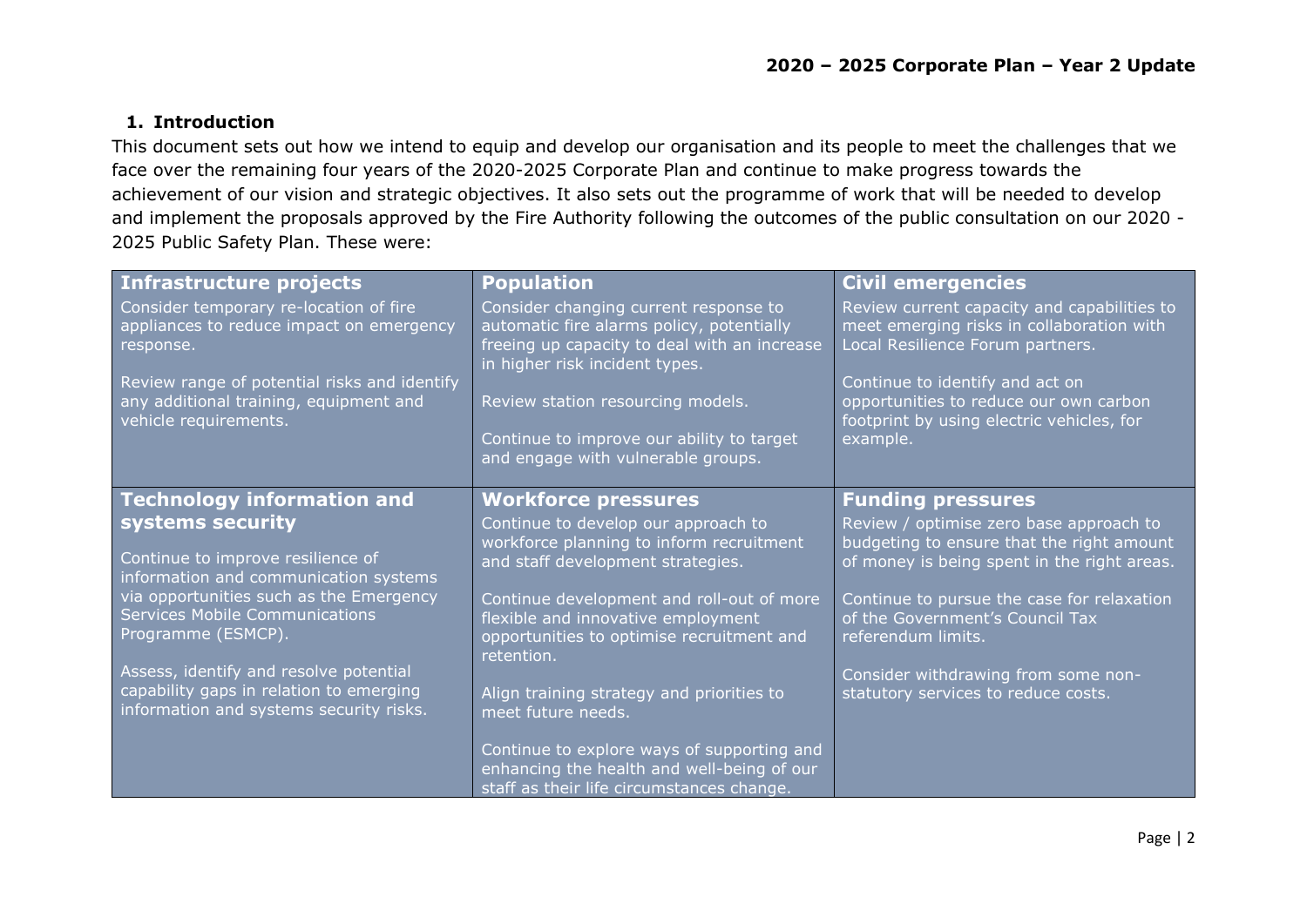## **2. Strategic Context**

The table below summarises the key strategic challenges identified and evaluated in the 2020 – 2025 Public Safety Plan.

| Infrastructure projects                                                                                                                                                                                                                       | <b>Population</b>                                                                                                                                                                                              | <b>Civil emergencies</b>                                                                                                 |
|-----------------------------------------------------------------------------------------------------------------------------------------------------------------------------------------------------------------------------------------------|----------------------------------------------------------------------------------------------------------------------------------------------------------------------------------------------------------------|--------------------------------------------------------------------------------------------------------------------------|
| Road closures during construction leading<br>to slower emergency response times.<br>On-site risks during construction such as<br>working at heights or depths.<br>New technical risks following project<br>completion such as tunnel rescues. | Potential for increases in all types of<br>emergency response.<br>Potential increase in accidental dwelling fire<br>injuries and fatalities particularly in<br>vulnerable groups such as the 80+ age<br>group. | Increase in frequency and / or severity of<br>incidents as a result of factors such as the<br>effects of climate change. |
| <b>Technology information and</b><br>systems security                                                                                                                                                                                         | <b>Workforce pressures</b>                                                                                                                                                                                     | <b>Funding pressures</b>                                                                                                 |
| Disruption to our ability to deliver<br>emergency response and other<br>services due to cyberattack.                                                                                                                                          | Maintenance of range or level of service to<br>the public due to staff retention and<br>recruitment challenges.                                                                                                | Insufficient funding to maintain current<br>range or level of service to the public.                                     |
| New risks arising from the introduction of<br>emerging technologies such as autonomous<br>vehicles, artificial intelligence, and robotics.                                                                                                    |                                                                                                                                                                                                                |                                                                                                                          |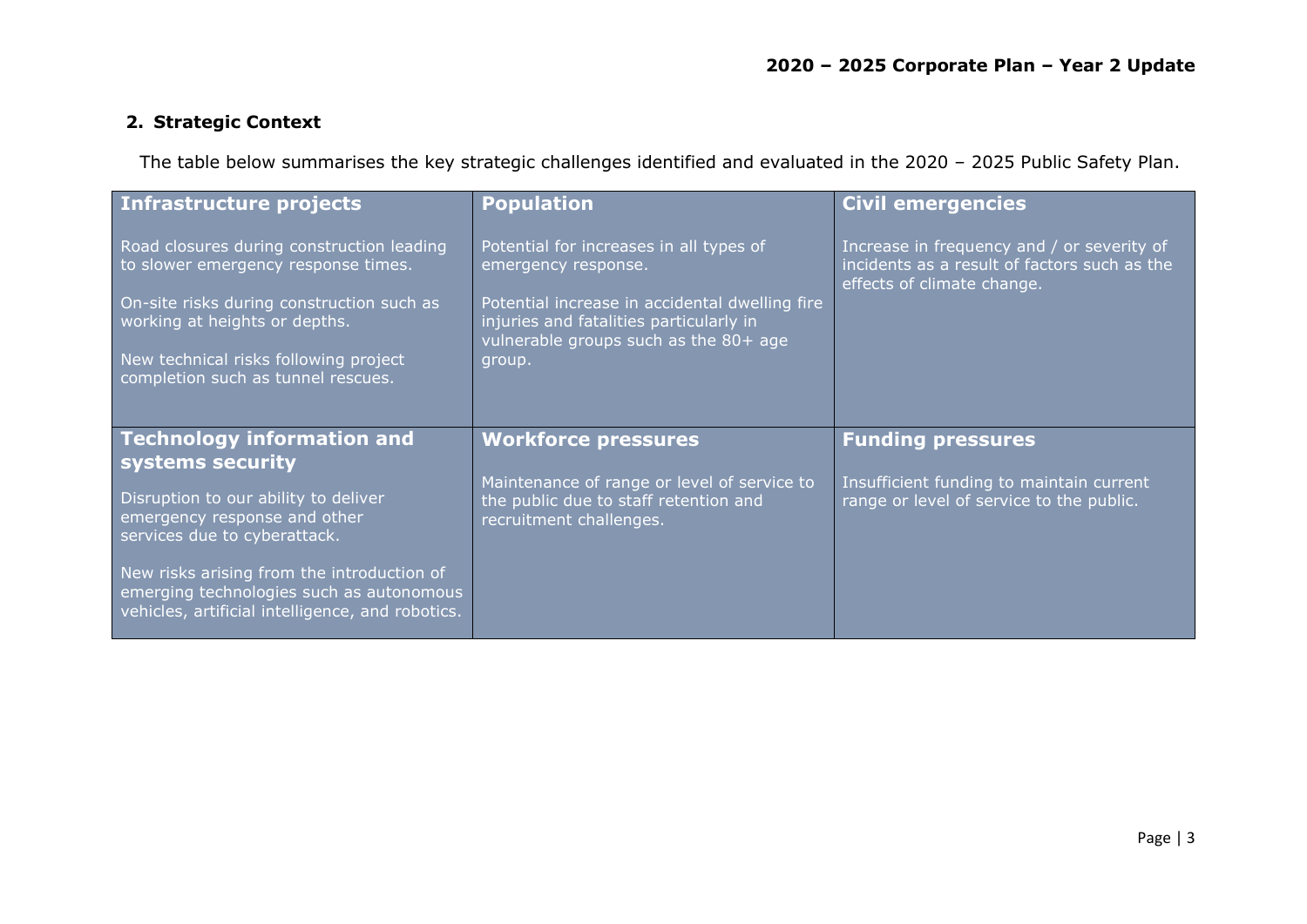#### **Financial Context**

In February 2021 the Authority approved the budget for 2021-22 (and indicative amounts for future years). The Medium-Term Financial Plan (MTFP) has been updated to reflect:

- Continuing uncertainty over future funding for firefighter pensions and the impact on entitlements of recent rulings that found the 2015 scheme to be discriminatory on grounds of age;
- The current and anticipated effect of economic disruption due to the Covid-19 pandemic on Council Tax and Business Rates revenue receipts;
- The pause in public sector pay increases for those earning more than £24,000 per annum during 2021/22 Financial Year;
- The allocation of funding to support the development of the Leadership and Management Framework (to improve effectiveness and provide development opportunities), address additional Health and Safety resourcing requirements to comply with Government guidance in relation to Covid-19 and, essential upgrades to ICT infrastructure.

The net effect of these factors means that the Authority will need to draw on its reserves over the lifetime of the Plan in order to achieve a balanced budget on an annual basis.

#### **MTFP Summary**

| <b>Medium Term Financial Plan</b>                      | 2020/21   | 2021/22   | 2022/23   | 2023/24   | 2024/25   | 2025/26   |
|--------------------------------------------------------|-----------|-----------|-----------|-----------|-----------|-----------|
|                                                        | £000      | £000      | £000      | £000      | £000      | £000      |
| <b>Net Budget Requirement</b>                          | 31,339    | 32,277    | 32,455    | 32,339    | 33,264    | 34,175    |
| <b>Total Funding Available</b>                         | $-31,339$ | $-32,277$ | $-32,455$ | $-32,339$ | $-33,264$ | $-34,175$ |
| <b>General Fund Balance</b>                            | $-1500$   | $-1,500$  | $-1,500$  | $-1,500$  | $-1,500$  | $-1,500$  |
| Other Earmarked Reserves (excluding Control Room Res.) | $-2,232$  | $-971$    |           |           |           | 0         |
| Earmarked Capital Reserves                             | $-877$    | 1,931     | $-972$    | $-605$    | $-427$    | $-620$    |
| <b>Total</b>                                           | $-4,619$  | $-4,402$  | $-2,472$  | $-2,105$  | $-1,927$  | $-2,120$  |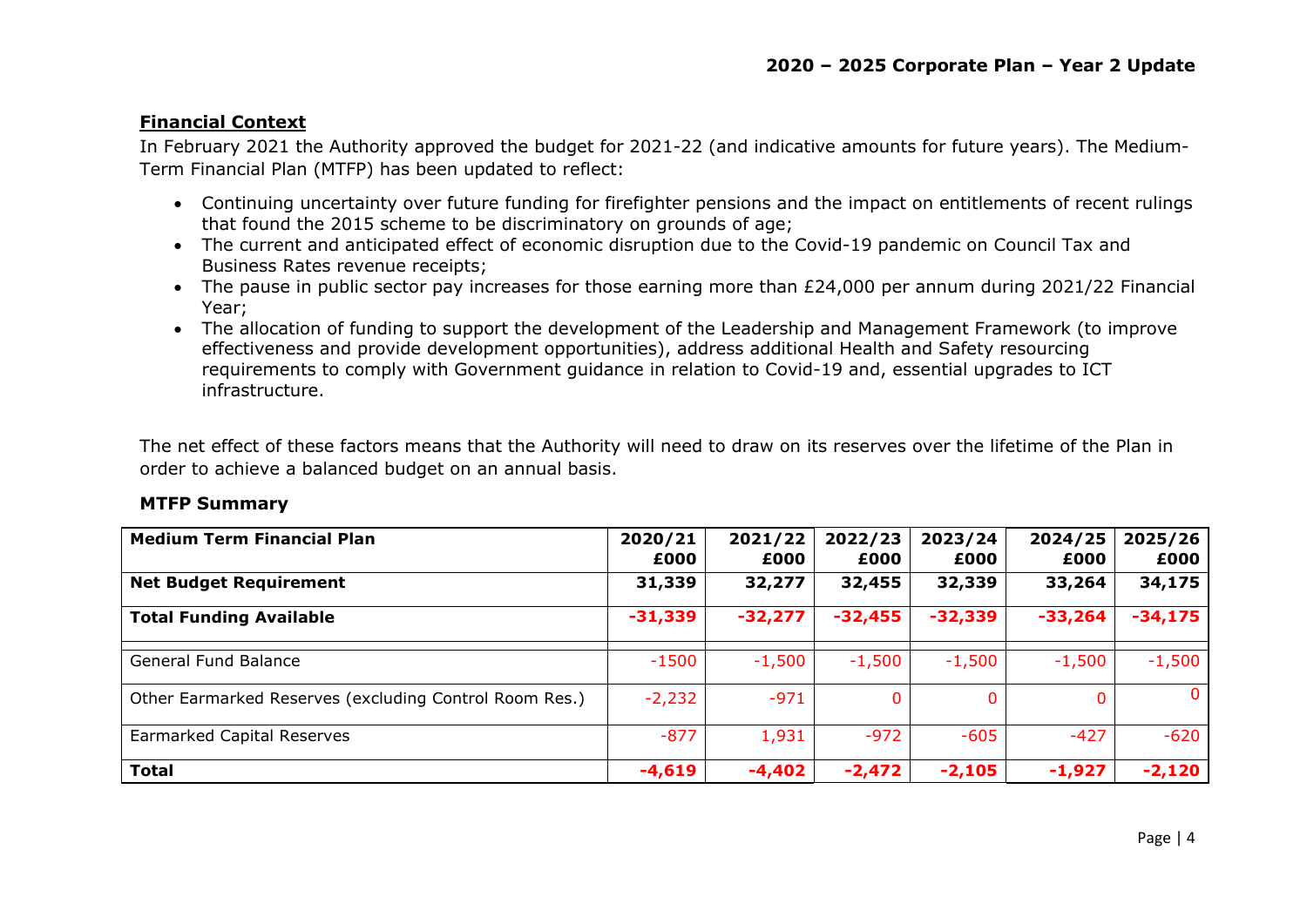#### **3. Planning Inputs**

This plan has been developed in order to prioritise and programme:

- The proposals contained in the 2020 2025 Public Safety Plan which was approved by the Fire Authority on 12 February 2020, following the outcomes of a public consultation;
- Areas for Improvement identified by the Her Majesty's Inspectorate of Constabulary and Fire & Rescue Services (HMICFRS) following their inspection of the Service in 2019;
- Thames Valley Collaboration Programme projects to be continued or initiated during the period of this plan;
- Other improvement requirements of strategic importance. For example, identified by recent internal or external audit and assurance activities;
- Incomplete projects carried forward from the 2015 20 Corporate Plan and,
- The potential impact of the Covid-19 pandemic.

In the final quarter of the 2020/21 Financial Year, the Senior Management Team undertook a review of the programme of projects and tasks contained in the Corporate Plan, that was approved in June 2020, to ascertain progress and, in particular, any adverse impacts arising from the effect of the Covid-19 pandemic and also, to identify opportunities to streamline the programme and reduce the associated management overhead. This resulted in a reduction in the number of projects and key tasks from 47 to 22. This was achieved by removing items that have been completed or embedded as part of normal operating processes, and by consolidating thematically similar and / or interdependent projects and tasks. A review of progress against the original programme is shown at Appendix 2 along with the outcomes of the Senior Management Team Review in relation to each project or task. The streamlined programme for the remaining four years of the Plan (2021/22 – 2024/25) is set out at section 6 (pages  $8 - 12$ ) of this document.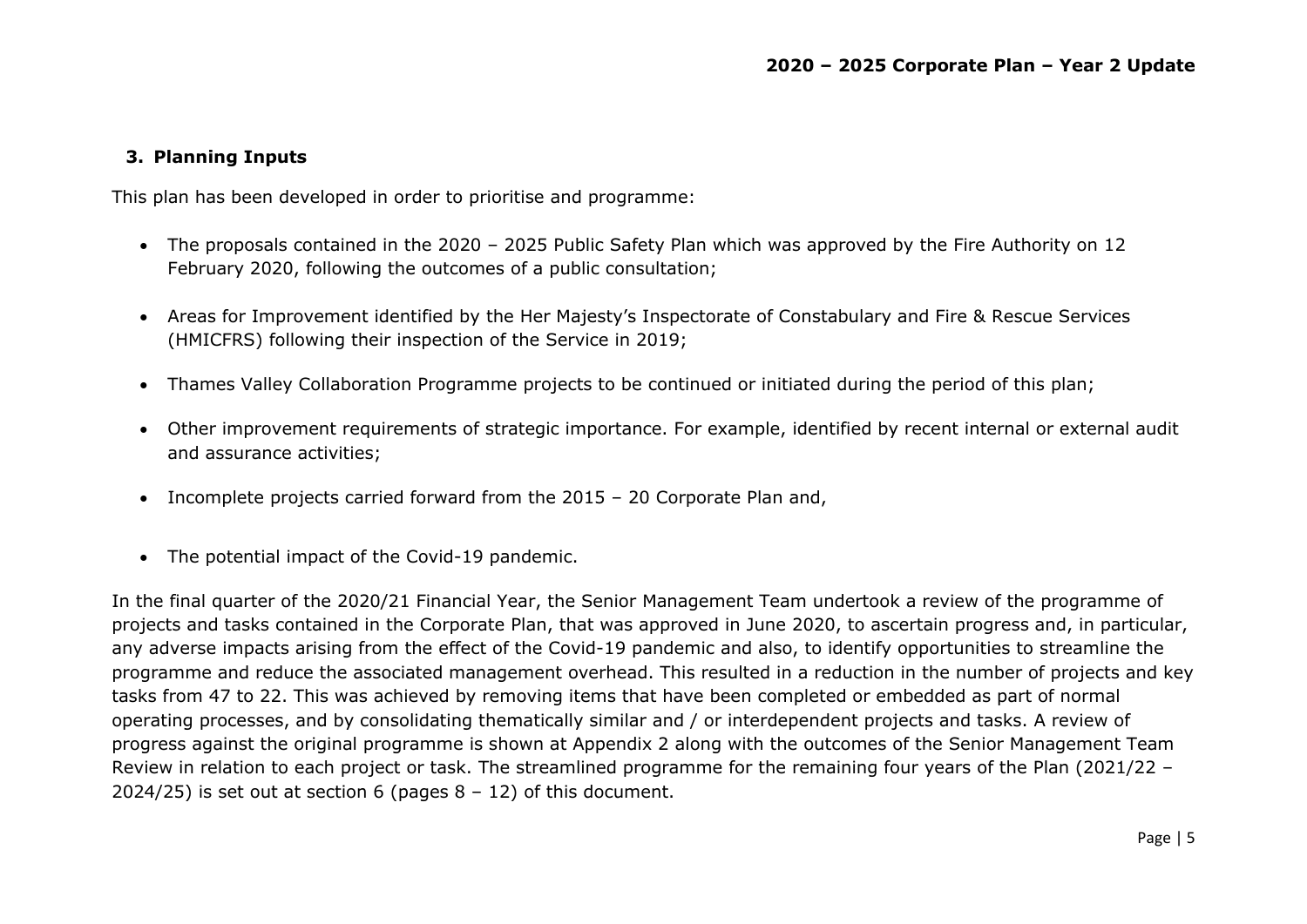## **4. Vision and Values**

As important as what we do is how we do it and our values therefore form an integral part of our approach to planning and delivery of our services. These also translate through to individual objective setting and performance appraisal via the behavioural elements of our appraisal process, training needs assessments and annual workforce development plans.

|                                              |                                             | <b>Vision</b><br>Buckinghamshire and Milton Keynes are the safest places in England in which to live, work and travel |                                                             |
|----------------------------------------------|---------------------------------------------|-----------------------------------------------------------------------------------------------------------------------|-------------------------------------------------------------|
| <b>Service to the community</b>              | <b>People</b>                               | <b>Diversity</b>                                                                                                      | <b>Improvement</b>                                          |
| We will serve the<br>community by:           | We practice and promote:                    | We value diversity in our<br>service and in the<br>community by:                                                      | We value improvement at all<br>levels of the service by:    |
| Working with all groups to                   | Fairness and respect                        | Treating everyone fairly and                                                                                          | Accepting responsibility for<br>our performance and actions |
| reduce risk                                  | Recognition of commitment                   | with respect                                                                                                          |                                                             |
|                                              | and the achievement of<br>excellent service |                                                                                                                       | Being open-minded and                                       |
| Treating everyone fairly and<br>with respect | Honesty and trust                           | Challenging prejudice and<br>discrimination                                                                           | receptive to alternative<br>approaches                      |
| Striving for excellence in all               |                                             | Creating opportunities to                                                                                             | Learning from our                                           |
| we do                                        | Opportunities to develop<br>and learn       | meet the different needs of<br>people and the communities                                                             | experiences                                                 |
| Being answerable to those                    |                                             |                                                                                                                       | Supporting others to enable                                 |
| we serve                                     | Co-operation and inclusive<br>working       | Promoting equal<br>opportunities in terms of                                                                          | them to achieve their goals                                 |
|                                              |                                             | recruitment, promotion and<br>retention                                                                               | Encourage innovation and<br>creativity                      |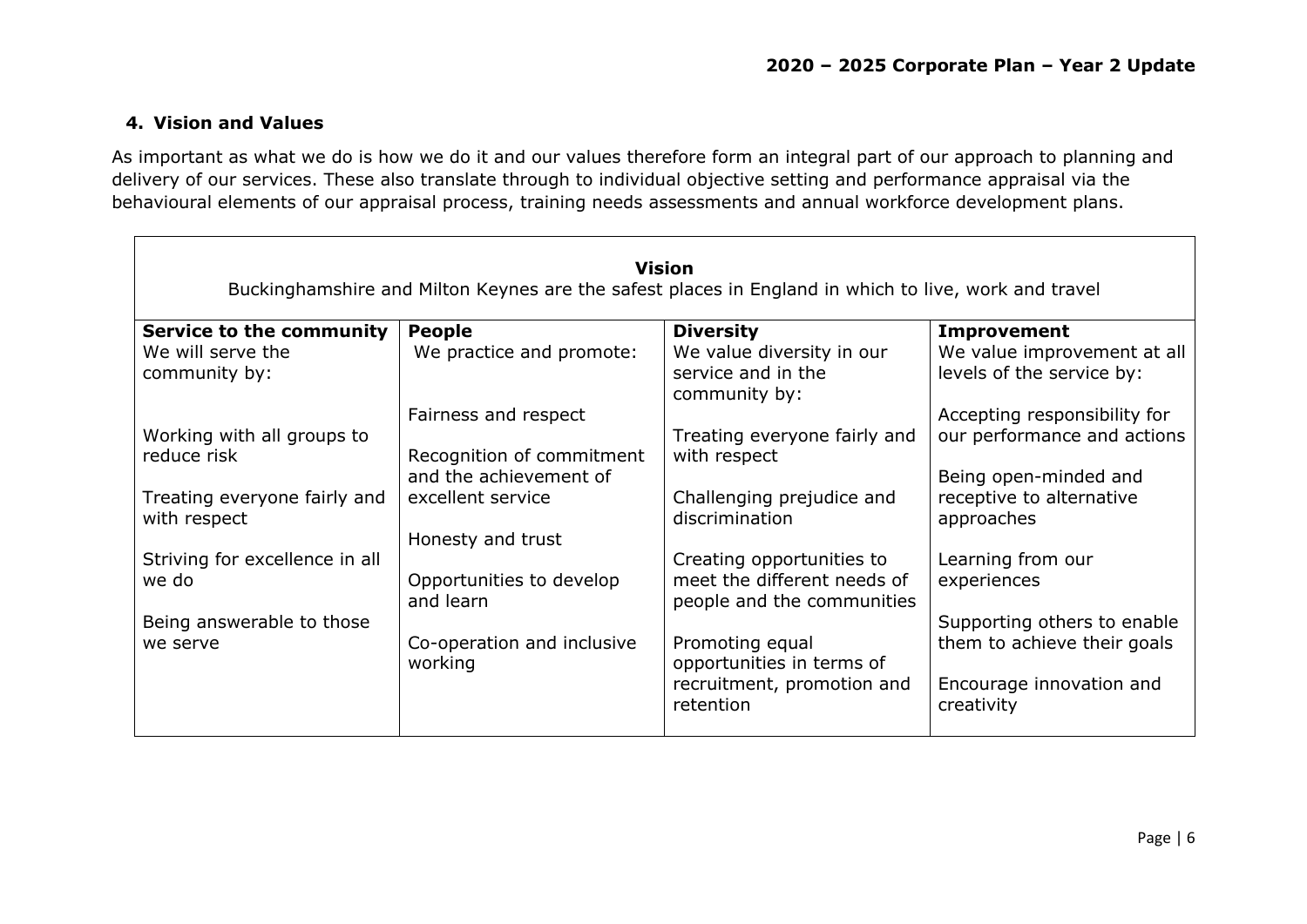|  |  |  | 5. Strategic Objectives, Enablers and Performance Measures |
|--|--|--|------------------------------------------------------------|
|--|--|--|------------------------------------------------------------|

| <b>Strategic Objectives</b>                                                                                                                                                                                                                                                                                                                                                                                                                                           |                                                                                                                             |                                                                                                                                               |                                                                                                                                                                                                                                          |  |  |  |  |
|-----------------------------------------------------------------------------------------------------------------------------------------------------------------------------------------------------------------------------------------------------------------------------------------------------------------------------------------------------------------------------------------------------------------------------------------------------------------------|-----------------------------------------------------------------------------------------------------------------------------|-----------------------------------------------------------------------------------------------------------------------------------------------|------------------------------------------------------------------------------------------------------------------------------------------------------------------------------------------------------------------------------------------|--|--|--|--|
| Prevent Incidents that cause harm<br>from happening.                                                                                                                                                                                                                                                                                                                                                                                                                  | Protect homes, public buildings and<br>businesses from the effects of fire.                                                 | To provide a timely and<br>proportionate response to incidents<br>by allocating our assets and<br>resources in relation to risk and<br>demand | To offer best value for money to our<br>residents and businesses & ensure<br>that the Service is compliant with<br>regulatory requirements and<br>recognised 'good practice' standards<br>and can readily evidence this at all<br>times. |  |  |  |  |
|                                                                                                                                                                                                                                                                                                                                                                                                                                                                       |                                                                                                                             | <b>Outcome Measures</b>                                                                                                                       |                                                                                                                                                                                                                                          |  |  |  |  |
| Number of accidental dwelling fires                                                                                                                                                                                                                                                                                                                                                                                                                                   | Number of fire deaths                                                                                                       | Emergency response time trends                                                                                                                | Net expenditure per 1,000 population                                                                                                                                                                                                     |  |  |  |  |
| Numbers of primary fires in non-<br>domestic buildings<br>Number of deliberate fires<br>Number of road traffic collision<br>killed and seriously injured                                                                                                                                                                                                                                                                                                              | Number of injuries in accidental<br>dwelling fires<br>Number of Injuries in non-domestic<br>building fires.<br>False alarms | Appliance availability<br>Customer satisfaction (After the<br>Incident Survey)<br>Co-Responding, incidents attended                           | Firefighter cost per 1,000 population                                                                                                                                                                                                    |  |  |  |  |
|                                                                                                                                                                                                                                                                                                                                                                                                                                                                       | Real alarms                                                                                                                 | Number of persons rescued from<br>fires, road traffic collisions and<br>'Special Service' calls                                               |                                                                                                                                                                                                                                          |  |  |  |  |
|                                                                                                                                                                                                                                                                                                                                                                                                                                                                       |                                                                                                                             | <b>Strategic Enablers</b>                                                                                                                     |                                                                                                                                                                                                                                          |  |  |  |  |
| People<br>To optimise the contribution and well-being of our people.<br>To ensure that risk, performance, financial and management information is accurate, relevant and delivered to<br><b>Information Management Systems</b><br>users in an efficient, timely, effective and secure way.<br>and Processes<br>To provide high quality, cost effective assets and equipment with sufficient flexibility to adapt to changing<br>Assets and Equipment<br>requirements. |                                                                                                                             |                                                                                                                                               |                                                                                                                                                                                                                                          |  |  |  |  |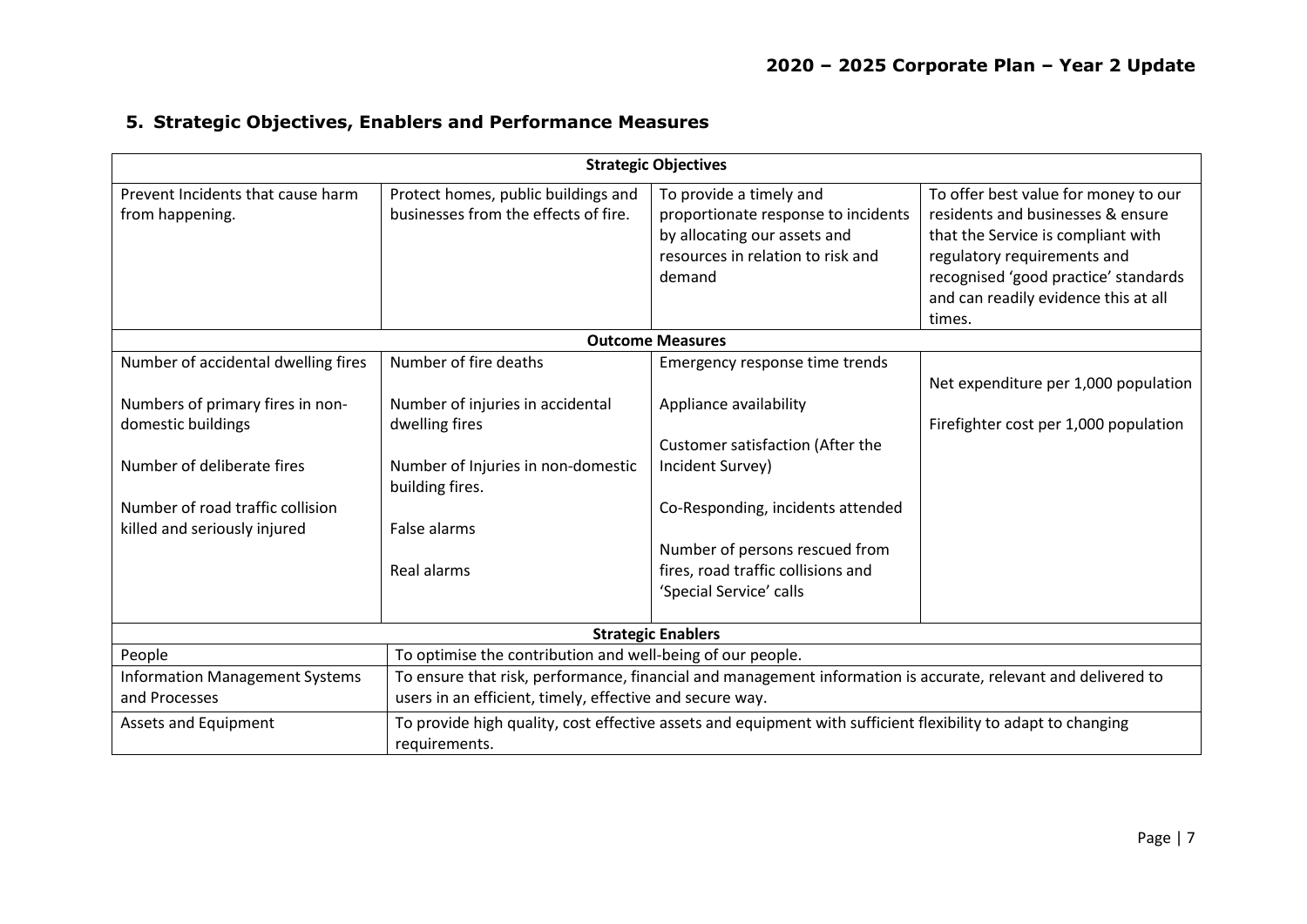### **6. Schedule of Key Projects and Tasks**

#### **Strategic objective 1: Prevent incidents that cause harm from happening.**

| <b>Initiative/Project/Key Task</b>                                                                                                                                                                                                  | What is<br>the<br>trigger?      | <b>SMT</b><br><b>Sponsor</b>                       | <b>Tactical</b><br>Lead                                                                                         | $21/22$ 22/23 | 23/24 24/25 |  |
|-------------------------------------------------------------------------------------------------------------------------------------------------------------------------------------------------------------------------------------|---------------------------------|----------------------------------------------------|-----------------------------------------------------------------------------------------------------------------|---------------|-------------|--|
| SO1.2 Promote and evaluate the effectiveness and value of the<br>Safety Centre against the requirements set out in the three yearly<br>funding agreement.                                                                           | Public<br>Safety<br><b>Plan</b> | Head of<br>Prevention,<br>Response &<br>Resilience | Community<br>Safety &<br>Safeguarding<br>Manager                                                                | √             |             |  |
| SO1.3 Develop partner agencies understanding of the risks from fire<br>and other emergencies. Implement a collaborative community risk<br>methodology and targeting approach, to achieve a reduction in risk<br>and impact of fire. | Public<br>Safety<br>Plan        | Head of<br>Prevention,<br>Response &<br>Resilience | Group<br>Commander<br>Service<br><b>Delivery</b><br>North /<br>Community<br>Safety &<br>Safeguarding<br>Manager | ✔             |             |  |

## **Strategic objective 2: Protect homes, public buildings and businesses from the effects of fire.**

| <b>Initiative/Project/Key Task</b>                                                                                                                                                                                                                                                                                                    | <b>What is</b><br>the<br>trigger?  | <b>SMT</b><br><b>Sponsor</b>         | Tactical<br>Lead                 | $21/22$   22/23   23/24   24/25 |  |
|---------------------------------------------------------------------------------------------------------------------------------------------------------------------------------------------------------------------------------------------------------------------------------------------------------------------------------------|------------------------------------|--------------------------------------|----------------------------------|---------------------------------|--|
| SO2.1 Evaluate and review Service policy towards unwanted fire<br>signals (UFS).                                                                                                                                                                                                                                                      | Public<br>Safety Plan<br>/ HMICFRS | Head of<br>Protection &<br>Assurance | Group<br>Commander<br>Protection |                                 |  |
| SO2.2 Evaluate and review Protection Risk Based Inspection<br>Programme (RBIP), including local and national themes. Prioritise and<br>allocate the most appropriate resources to identified risks, increasing<br>the amount of information shared through Business Engagement to<br>improve compliance with fire safety regulations. | <b>HMICFRS</b>                     | Head of<br>Protection &<br>Assurance | Group<br>Commander<br>Protection |                                 |  |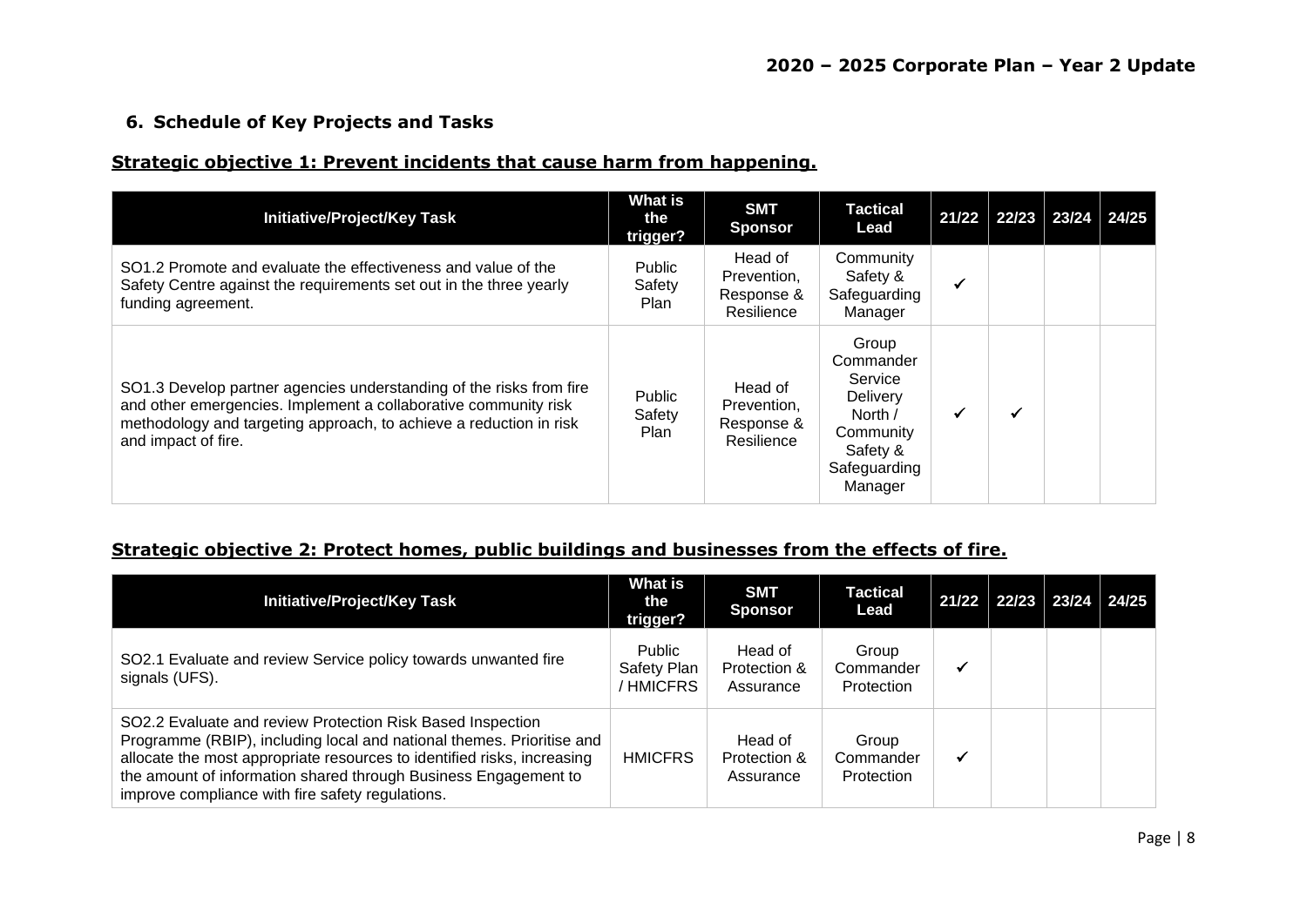## **Strategic objective 3: To provide a timely and proportionate response to incidents by allocating our assets and resources in relation to risk & demand**

| <b>Initiative/Project/Key Task</b>                                                                                                                                                                                                                                                                                                   | What is the<br>trigger?      | <b>SMT</b><br><b>Sponsor</b>                                                       | <b>Tactical</b><br>Lead                                                            | 21/22 | 22/23 | 23/24 | 24/25 |
|--------------------------------------------------------------------------------------------------------------------------------------------------------------------------------------------------------------------------------------------------------------------------------------------------------------------------------------|------------------------------|------------------------------------------------------------------------------------|------------------------------------------------------------------------------------|-------|-------|-------|-------|
| SO3.1 Evaluate impact of strategic infrastructure developments<br>focusing on operational response capability (resources, equipment<br>and training) and community risk.                                                                                                                                                             | <b>Public Safety</b><br>Plan | Head of<br>Prevention,<br>Response &<br>Resilience                                 | Station<br>Commander<br>Resourcing &<br>Projects                                   |       |       |       |       |
| SO3.4 Review Incident Command Support arrangements to ensure<br>they meet the full range of foreseeable incidents and organisational<br>capability.                                                                                                                                                                                  | Operational<br>Assurance     | Head of<br>Protection &<br>Assurance                                               | Group<br>Commanders<br>Technical /<br>Operational<br>Training and<br>Assurance     |       |       |       |       |
| SO3.5 Evaluate / review our premises risk management system and<br>processes when implemented, to drive improvement that ensures<br>accurate and appropriate risk information can be effectively<br>gathered and made available at point of need to improve<br>understanding of risk in Service Delivery and the wider organisation. | Operational<br>Assurance     | Heads of<br>Protection &<br>Assurance /<br>Prevention,<br>Response &<br>Resilience | Group<br>Commanders<br>Technical /<br>Protection &<br>Service<br>Delivery<br>North |       |       |       |       |
| SO3.6 Evaluate and implement the results of operational capability<br>reviews, including operational resourcing model, Urban Search and<br>Rescue, incorporating the findings of ongoing evaluation activity.                                                                                                                        | <b>HMICFRS</b>               | Head of<br>Prevention,<br>Response &<br>Resilience                                 | Group<br>Commanders<br>Service<br>Delivery<br>North /<br>Resourcing &<br>Projects  |       |       |       |       |
| SO3.8 Develop and deliver collaboration opportunities across the<br>Service, utilising partnerships.                                                                                                                                                                                                                                 | Collaboration                | Collective<br>Senior<br>Management<br>Team                                         | Head of<br>Protection &<br>Assurance                                               |       |       |       |       |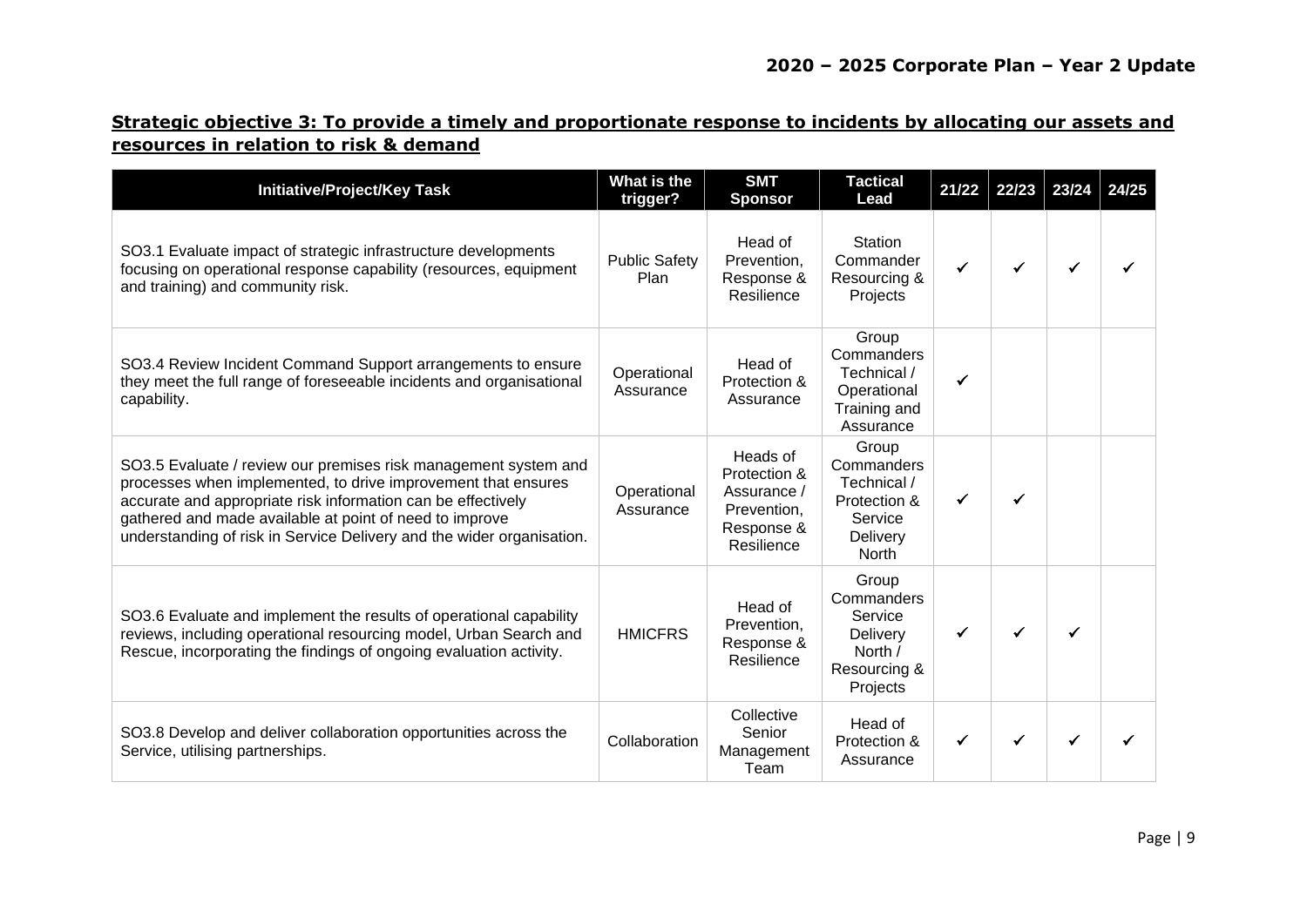| <b>Initiative/Project/Key Task</b>                  | What is<br>the<br>trigger? | <b>SMT</b><br><b>Sponsor</b>            | <b>Tactical</b><br>Lead          | 21/22 | 22/23 23/24 24/25 |  |
|-----------------------------------------------------|----------------------------|-----------------------------------------|----------------------------------|-------|-------------------|--|
| SO3.9 Mid-term review of 2020-25 Public Safety Plan | National<br>Framework      | Chief<br>Operating<br>Officer<br>(DCFO) | Corporate<br>Planning<br>Manager |       |                   |  |
| SO3.10 Prepare 2025 - 2030 Public Safety Plan (PSP) | National<br>Framework      | Chief<br>Operating<br>Officer<br>(DCFO) | Corporate<br>Planning<br>Manager |       |                   |  |

**Strategic objective 4: To offer best value for money to our residents and businesses & ensure that the Service is compliant with regulatory requirements and recognised 'good practice' standards and can readily evidence this at all times.**

| <b>Initiative/Project/Key Task</b>                                                                                                                                               | What is the<br>trigger?          | <b>SMT</b><br><b>Sponsor</b>               | <b>Tactical Lead</b>                              | 21/22 22/23 |   | $23/24$   24/25 |
|----------------------------------------------------------------------------------------------------------------------------------------------------------------------------------|----------------------------------|--------------------------------------------|---------------------------------------------------|-------------|---|-----------------|
| SO4.3 Funding Pressures: Review options to deliver savings,<br>potential sources of other income and services that we charge for.                                                | <b>Public Safety</b><br>Plan     | Director<br>Finance &<br>Assets            | Deputy<br>Director<br>Finance &<br>Assets         |             | ✔ |                 |
| SO4.4 Implement legislated changes to Firefighter Pension<br>Scheme and ensure processes for recompensing staff affected by<br>the Sargeant judgement are sufficiently resourced | Employment<br>Appeal<br>Tribunal | Director<br>Finance &<br>Assets            | Deputy<br><b>Director</b><br>Finance &<br>Assets  |             |   |                 |
| SO4.5 Process mapping and review of key cross-departmental<br>processes to improve efficiency and effectiveness                                                                  | Continuous<br>Improvement        | Collective<br>Senior<br>Management<br>Team | Head of<br>Technology,<br>Transformation<br>& PMO |             |   |                 |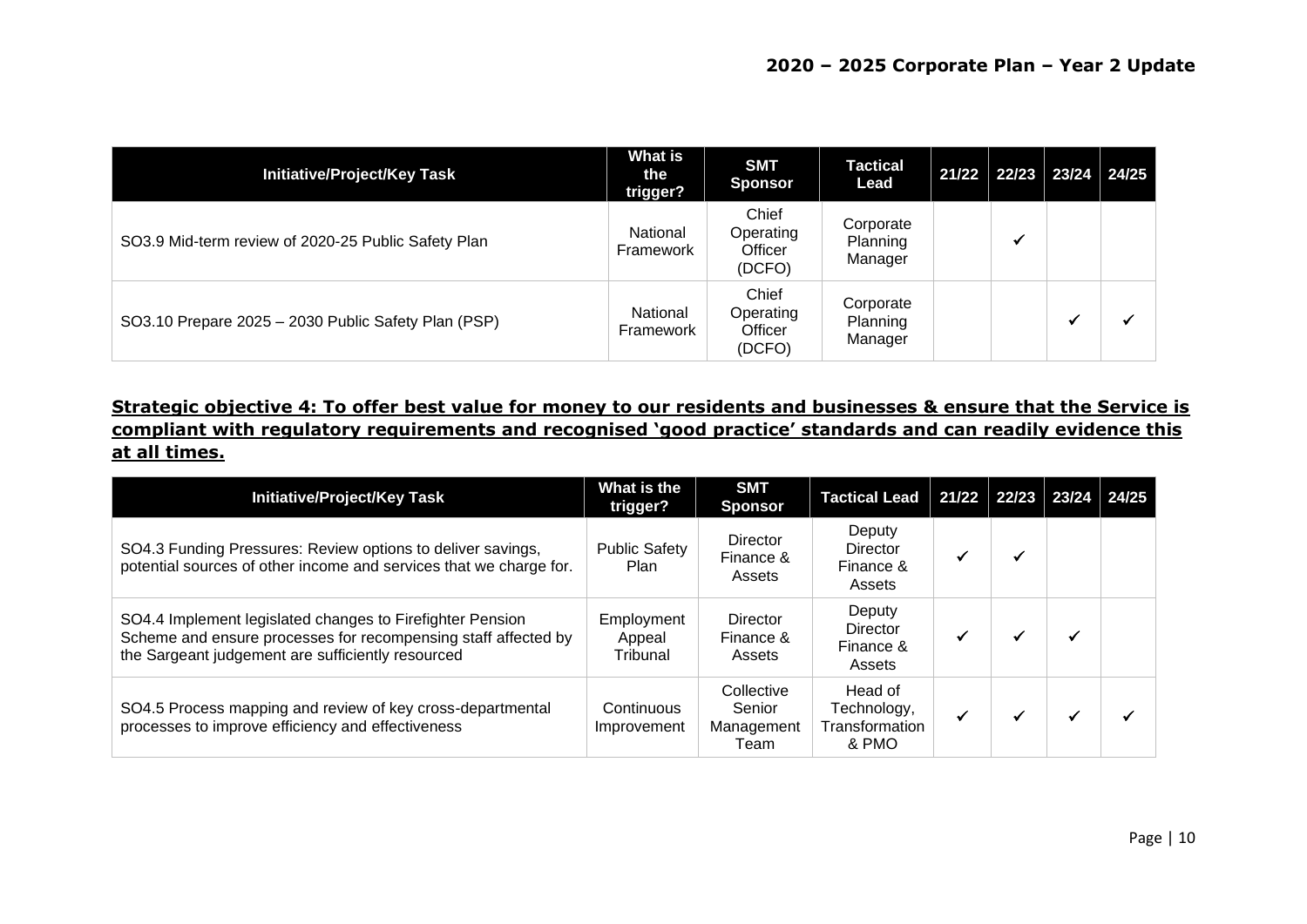| <b>Initiative/Project/Key Task</b>                                                                                                                                                                                                                          | <b>What is</b><br>the<br>trigger?           | <b>SMT</b><br><b>Sponsor</b>            | Tactical Lead   21/22   22/23   23/24   24/25 |  |  |
|-------------------------------------------------------------------------------------------------------------------------------------------------------------------------------------------------------------------------------------------------------------|---------------------------------------------|-----------------------------------------|-----------------------------------------------|--|--|
| SE1.1 Supported by workforce planning, develop and roll-out of more<br>flexible & innovative employment propositions, which are attractive<br>and competitive and result in the best people being recruited                                                 | <b>Public</b><br>Safety<br><b>Plan</b>      | Chief<br>Operating<br>Officer<br>(DCFO) | Head of<br>Human<br>Resources                 |  |  |
| SE1.4 Develop and implement pan organisational development<br>supporting succession planning, ongoing training needs and future<br>proofing the organisation.                                                                                               | <b>HMICFRS</b>                              | Head of<br>Protection &<br>Assurance    | Organisational<br>Development<br>Manager      |  |  |
| SE1.5 Continue to explore ways of supporting and enhancing the<br>health and wellbeing of staff as their life circumstances change,<br>through ongoing engagement with staff, the representative bodies<br>and the Equality, Diversity and Inclusion group. | Public<br>Safety<br>Plan/<br><b>HMICFRS</b> | Chief<br>Operating<br>Officer<br>(DCFO) | Head of<br>Human<br>Resources                 |  |  |

#### **Strategic Enabler 1: To optimise the contribution and well-being of our people.**

## **Strategic Enabler 2: Information Management Systems and Processes: to ensure that risk, performance, financial and management information is accurate, relevant and delivered to users in an efficient, timely, effective and secure way.**

| <b>Initiative/Project/Key Task</b>                                                                                                                                                                                                                                                                                               | What is<br>the<br>trigger?                            | <b>SMT Sponsor</b>                                | Tactical<br>Lead                           | 21/22 | 22/23 | 23/24 24/25 |  |
|----------------------------------------------------------------------------------------------------------------------------------------------------------------------------------------------------------------------------------------------------------------------------------------------------------------------------------|-------------------------------------------------------|---------------------------------------------------|--------------------------------------------|-------|-------|-------------|--|
| SE2.1 Continue to improve resilience and security of information and<br>communication technology across the Service.                                                                                                                                                                                                             | Public<br>Safety<br>Plan                              | Head of<br>Technology,<br>Transformation<br>& PMO | <b>ICT Manager</b><br>Programme<br>Manager | ✔     |       | ✔           |  |
| SE2.3 Deliver improvements in records management, to include the<br>completion and maintenance of retention schedules, to facilitate<br>development of file structures that enable and assure security,<br>integrity and availability of Authority information and compliance with<br>data protection legislation / regulations. | General<br>Data<br>Protection<br>Regulation<br>(GDPR) | Director Legal<br>& Governance                    | To be<br>confirmed                         | ✔     |       |             |  |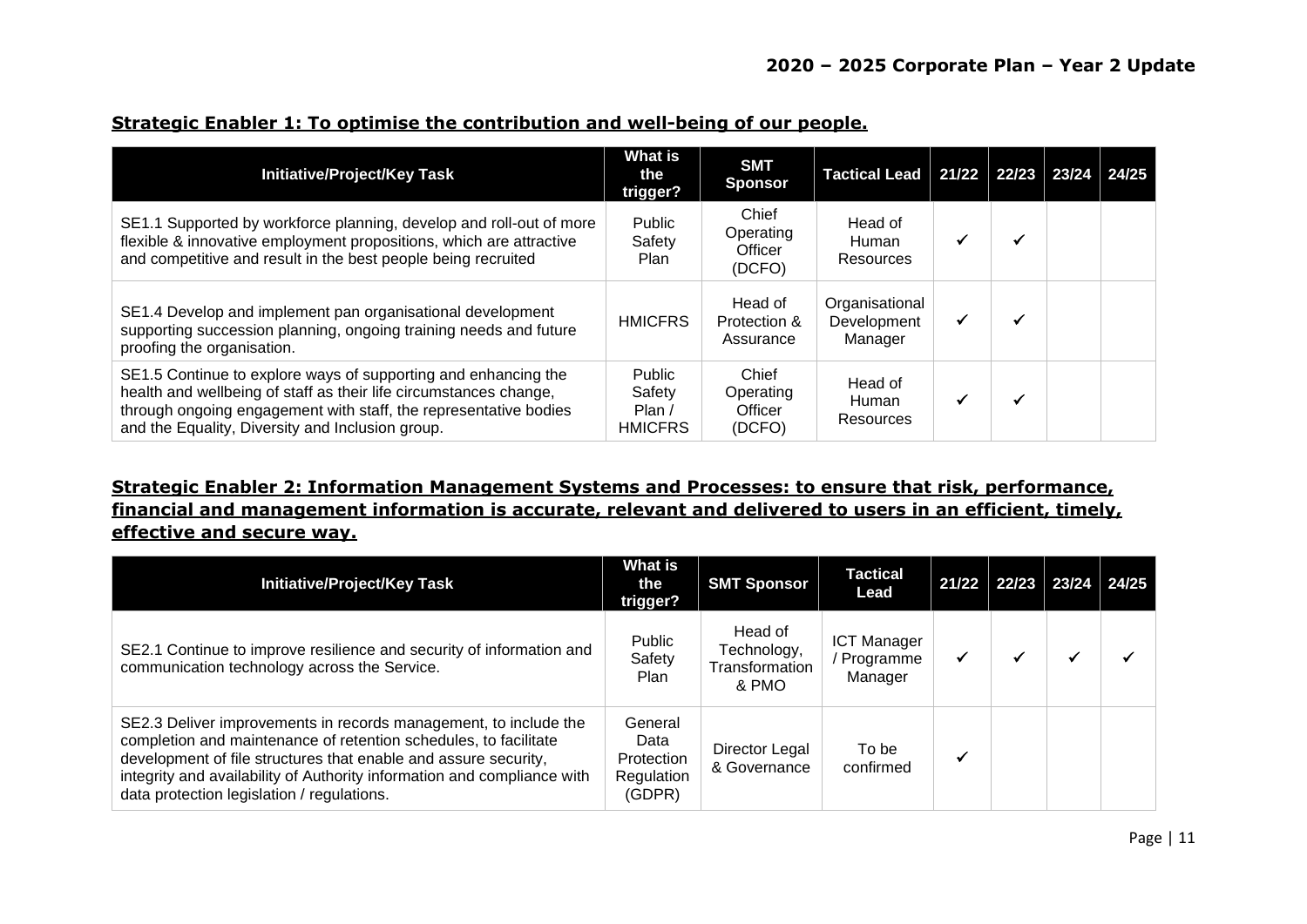| <b>Initiative/Project/Key Task</b>                                                                                                                                         | What is the<br>trigger?           | <b>SMT Sponsor</b>                                | <b>Tactical</b><br>Lead                                               | $21/22$ 22/23 | 23/24 24/25 |  |
|----------------------------------------------------------------------------------------------------------------------------------------------------------------------------|-----------------------------------|---------------------------------------------------|-----------------------------------------------------------------------|---------------|-------------|--|
| SE2.6 Refresh performance management arrangements.                                                                                                                         | Annual<br>Governance<br>Statement | Head of<br>Technology,<br>Transformation<br>& PMO | Data<br>Intelligence<br>Team<br>Manager                               |               |             |  |
| SE2.8 Review / enhance overall Service resilience structures and<br>processes including roll out of new business continuity management<br>process and supporting software. | Corporate<br><b>Risk</b>          | Director Legal<br>& Governance                    | Station<br>Commander<br>Resilience &<br><b>Business</b><br>Continuity |               |             |  |

## **Strategic Enabler 3: Assets and Equipment: to provide high quality, cost effective assets and equipment with sufficient flexibility to adapt to changing requirements.**

| <b>Initiative/Project/Key Task</b>                                                                                      | What is the<br>trigger?   | <b>SMT</b><br><b>Sponsor</b>           | Tactical<br>Lead    | 21/22 22/23 23/24 24/25 |  |
|-------------------------------------------------------------------------------------------------------------------------|---------------------------|----------------------------------------|---------------------|-------------------------|--|
| SE3.8 Review of estate requirements to accommodate improved<br>flexible working and potential rationalisation of estate | Continuous<br>Improvement | <b>Director</b><br>Finance &<br>Assets | Property<br>Manager |                         |  |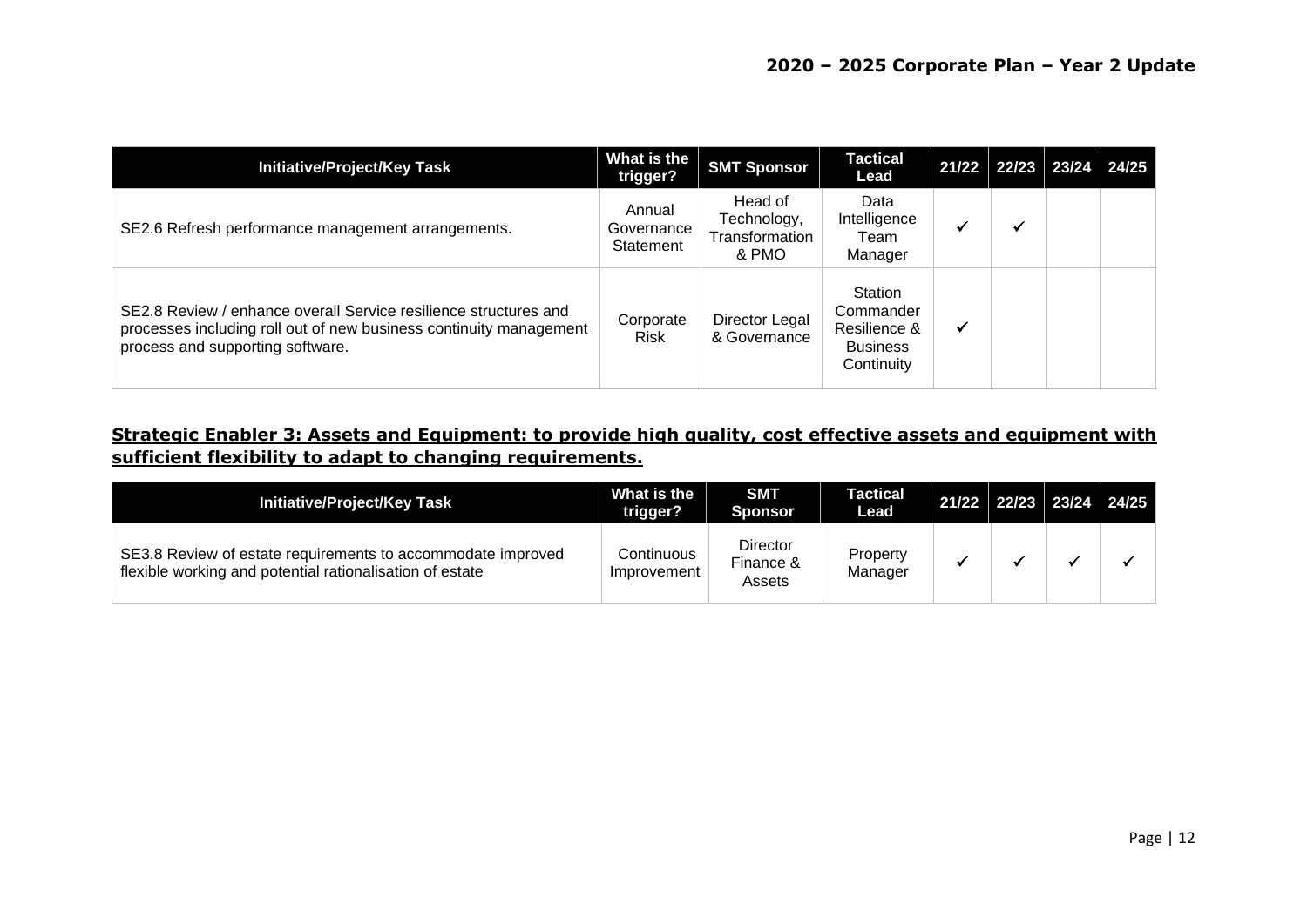## **7. Risk Management Plan**

| <b>Risk</b>                                                                                                                                                         | <b>Management actions &amp; controls</b>                                                                                                                                                                             |
|---------------------------------------------------------------------------------------------------------------------------------------------------------------------|----------------------------------------------------------------------------------------------------------------------------------------------------------------------------------------------------------------------|
| Costs of implementing plan exceed current<br>funding allocations                                                                                                    | Budget Monitoring Process (officer and member scrutiny)<br>Medium term financial planning process / Zero Base Budgeting<br>Earmarked Authority Reserves (see Medium Term Financial Plan)                             |
| Staff competencies and / or capacity<br>insufficient to deliver key tasks / projects.                                                                               | <b>Strategic Training Review</b><br>Workforce Plan<br>Resourcing, Retention and Remuneration strategies                                                                                                              |
| Competing resources for strategic enablers<br>delay the delivery of critical processes for the<br>security, integrity and availability of<br>Authority information. | Evaluate the risks associated with the delivery of each initiative /<br>project / key task and weight the selection criteria.                                                                                        |
| Prolonged business continuity issue (e.g.<br>pandemic, industrial action)                                                                                           | Peer reviewed business continuity plan in place and tested<br>Employee relations engagement strategy in place<br>Development of resilience arrangements and contractual incentives<br>for staff.                     |
| Unexpected financial pressures                                                                                                                                      | Budget Monitoring Process (officer and member scrutiny)<br>Medium term financial planning process / Zero Base Budgeting<br>Earmarked Authority Reserves (see Medium Term Financial Plan)<br><b>Reserves Strategy</b> |
| Dependencies on external parties                                                                                                                                    | Contract / Memorandum of Understanding (MoU) monitoring<br>Business continuity plan                                                                                                                                  |
| Further delay / failure of the national<br><b>Emergency Services Mobile Communications</b><br>Programme project (ESMCP).                                            | Resilience, maintenance and support of legacy systems                                                                                                                                                                |
| Breaks in continuity of membership on the<br>Authority                                                                                                              | Member induction, familiarisation and workshops<br>$\blacksquare$                                                                                                                                                    |